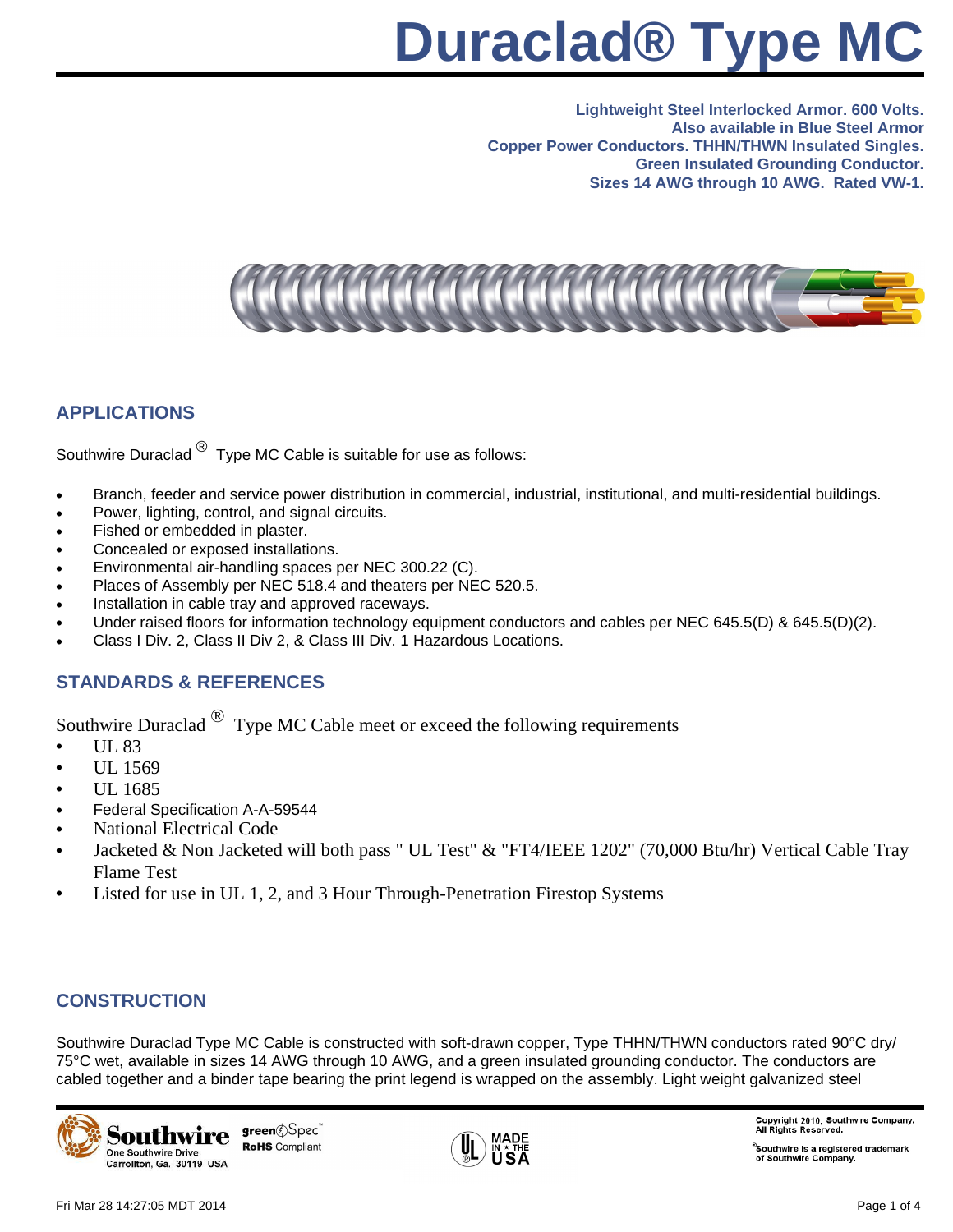## **Duraclad Type MC - Lightweight Steel Armor**

interlocked armor is applied over the assembly. Standard PVC Jacket will not meet "Limited Smoke or LS Rating". Optional SOLONON Jacket can be provided for "LS" Rating. Armor also available in Blue Steel.



green ©Spec` **RoHS** Compliant



Copyright 2010, Southwire Company.<br>All Rights Reserved.

<sup>®</sup>Southwire is a registered trademark<br>of Southwire Company.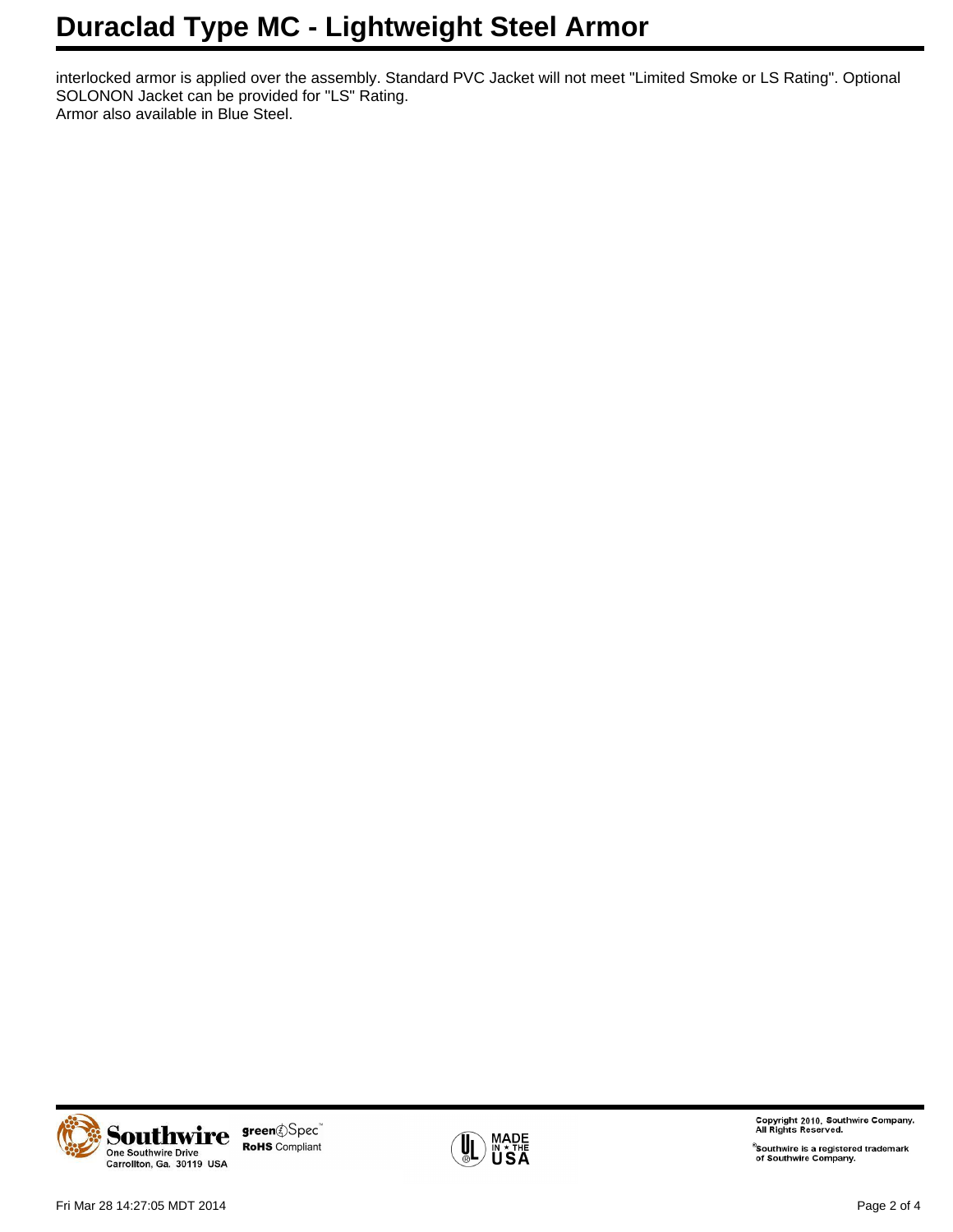# **Duraclad Type MC - Lightweight Steel Armor**

| <b>Conductor</b><br><b>Size</b><br>(AWG) | Solid or<br>Stranded* | Grounding<br><b>Conductor</b><br><b>Size</b><br>(AWG) | Overall<br><b>Diameter</b><br>(inches) | Weight<br>(lbs./1000ft.) | <b>Ampacity (Amps)‡</b> |      |                | <b>Standard Package</b> |                |
|------------------------------------------|-----------------------|-------------------------------------------------------|----------------------------------------|--------------------------|-------------------------|------|----------------|-------------------------|----------------|
|                                          |                       |                                                       |                                        |                          | $60^{\circ}$ C          | 75°C | $90^{\circ}$ C | Coil<br>(feet)          | Reel<br>(feet) |
| 14/2                                     | Solid                 | 14                                                    | 0.447                                  | 115                      | 15                      | 15   | 15             | 250                     | 1000           |
| 14/3                                     | Solid                 | 14                                                    | 0.472                                  | 134                      | 15                      | 15   | 15             | 250                     | 1000           |
| 14/4                                     | Solid                 | 14                                                    | 0.502                                  | 154                      | 15                      | 15   | 15             | 250                     | 1000           |
| 12/2                                     | Solid                 | 12                                                    | 0.475                                  | 142                      | 20                      | 20   | 20             | 250                     | 1000           |
| 12/3                                     | Solid                 | 12                                                    | 0.513                                  | 172                      | 20                      | 20   | 20             | 250                     | 1000           |
| 12/4                                     | Solid                 | 12                                                    | 0.547                                  | 201                      | 20                      | 20   | 20             | 250                     | 750            |
| 10/2                                     | Solid                 | 10                                                    | 0.550                                  | 197                      | 30                      | 30   | 30             | 250                     | 750            |
| 10/3                                     | Solid                 | 10                                                    | 0.588                                  | 240                      | 30                      | 30   | 30             | 250                     | 500            |
| 10/4                                     | Solid                 | 10                                                    | 0.631                                  | 284                      | 30                      | 30   | 30             | 250                     | 500            |

Note: Ampacities are based on Table 310.16 of the NEC, 2011 Edition.

‡Allowable ampacities shown are for general use as specified by the National Electrical Code, 2011 Edition, Section 310.15.

If the equipment is marked for use at higher temperatures, the conductor ampacity shall be limited to the following per NEC 110.14(C).

60°C - When terminated to equipment for circuits rated 100 amperes or less or marked for size 14 through 1 AWG conductors.

75°C - When terminated to equipment for circuits rated over 100 amperes or marked for conductors larger than size 1 AWG.

90°C - For ampacity derating purposes.

**Per NEC 310.15(B)(2)(a), the ampacity of 4/C cables shall be reduced by a factor of 0.80 when the neutral is considered a current-carrying conductor.** \*Circuit sizes 12 AWG and 10 AWG also available as stranded conductors.

### **FEATURES**

- Reduces installation costs up to 50% over pipe and wire.
- UL Classified 1, 2, and 3 hour Through Penetration Firestop Systems: W-J-3037, W-L-3110, W-L-3113, W-L-3117, W-L-3120, W-L-3121, W-L-3160, C-AJ-3115, C-AJ-3140, C-AJ-3142, C-AJ-3145, C-AJ-3173, C-AJ-3202, C-AJ-4065, C-AJ-4066, F-C-3038.
- Cable reverse wound on reel for ease of pulling and installation. When pulling from coils, pull from inside to ensure ease of installation.
- Anti-short bushings are not required for use with MC cable per the NEC and UL

#### **COLOR CODING Standard Products**

| <b>No. of Conductors</b>   | <b>Color Sequence</b><br>120/208Y |
|----------------------------|-----------------------------------|
|                            | Black, White                      |
|                            | Black, White, Red                 |
| 4                          | Black, White, Red, Blue           |
| <b>Grounding Conductor</b> | Green                             |

| <b>No. of Conductors</b> | <b>Color Sequence</b><br>277/480Y High Voltage |
|--------------------------|------------------------------------------------|
|                          | Brown, Gray                                    |
|                          | Orange, Gray                                   |
|                          | Yellow, Gray                                   |



green@Spec **RoHS** Compliant



Copyright 2010, Southwire Company.<br>All Rights Reserved.

®Southwire is a registered trademark<br>of Southwire Company.